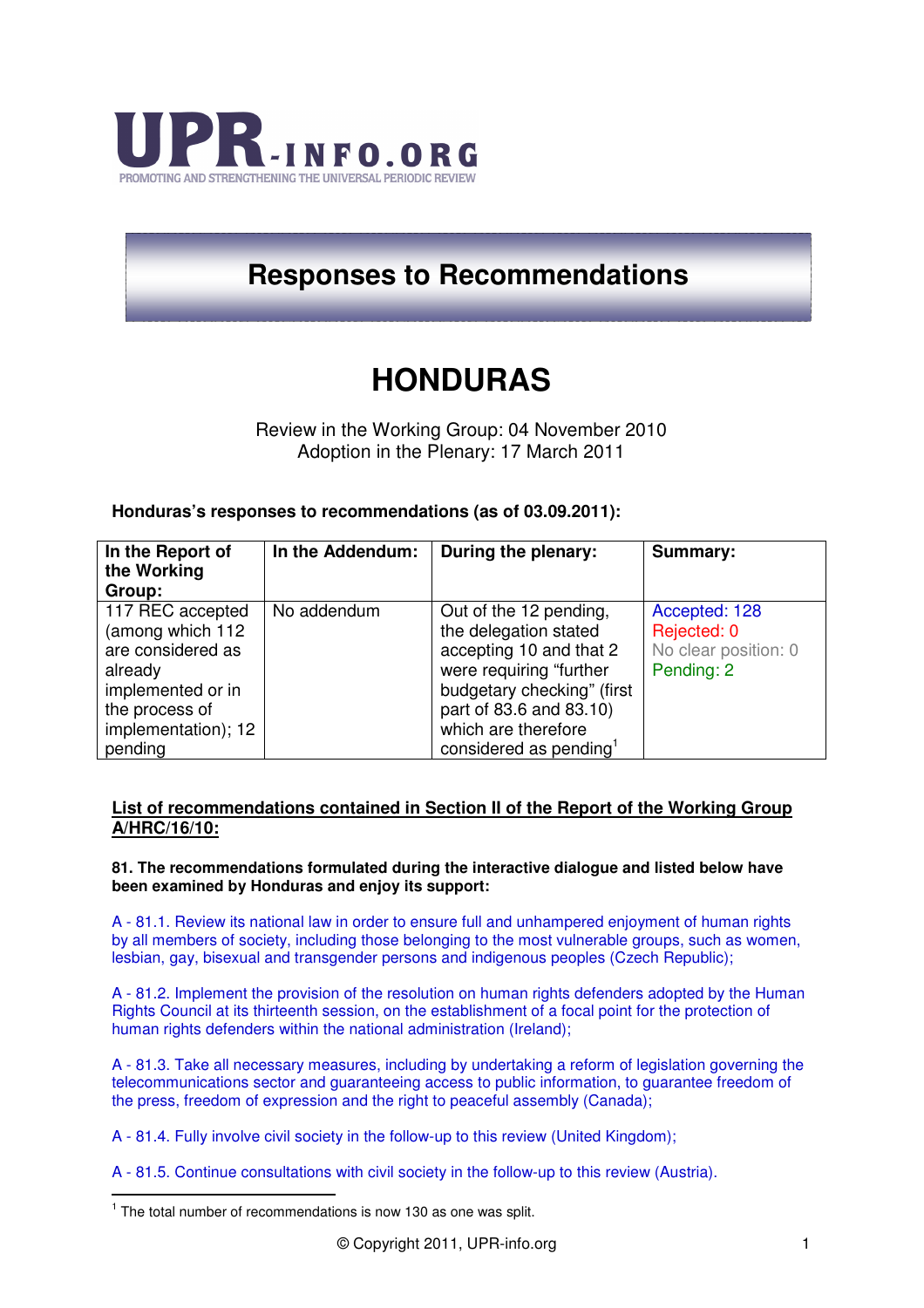**82. The following recommendations enjoy the support of Honduras, which considers that they have already been implemented or are in the process of implementation:** 

A - 82.1. Ratify the main human rights treaties to which Honduras is not yet a party (Argentina);

A - 82.2. Ratify the Protocol to Prevent, Suppress and Punish Trafficking in Persons, particularly Women and Children (Ecuador);

A - 82.3. Continue the process of bringing national legislation into line with international standards (Azerbaijan);

A - 82.4. Make efforts to incorporate into national legislation the prohibition of all forms of the corporal punishment of children (Costa Rica);

A - 82.5. Strengthen the Office of the National Commissioner for Human Rights (Peru);

A - 82.6. Continue to ensure the independence of and support for the Office of the National Commissioner for Human Rights and the Truth and Reconciliation Commission, in order to fulfil their mandates (Indonesia);

A - 82.7. Ensure the independence and the proper funding of the Office of the National Commissioner for Human Rights and the Institution for Children and the Family, at a time when restrictions on freedom of expression, discrimination, and gender-based and domestic violence are all on the rise (Hungary);

A - 82.8. Strengthen the National Institute for Women with adequate human and logistical resources to enable it to effectively discharge its role (Ghana);

A - 82.9. Establish national mechanisms guaranteeing full protection for women, reinforcing the necessary competencies and budget and the National Institute for Women and recognizing the legal character of the Municipal Women's Offices (Spain);

A - 82.10. Step up efforts to increase the visibility of all initiatives and actions aimed at the promotion of and respect for human rights, through democratic mechanisms and conciliatory processes (Panama);

A - 82.11. Continue pursuing the promotion of human rights, particularly through the consolidation of democratic institutions, freedom of expression, the protection of women, and assistance to indigenous and Afro-Honduran peoples (The Holy See);

A - 82.12. Develop a national action plan on human rights (Peru);

A - 82.13. Take concrete measures to raise public awareness of existing legislation and policies, which is indispensable for their effective application (Republic of Korea);

A - 82.14. Incorporate strategies for human rights education and training, focused in particular on the armed forces (Costa Rica);

A - 82.15. Promote human rights education and training, particularly among such administrators of justice as police officers, judges and prosecutors (Thailand);

A - 82.16. Devise programmes of human rights education on behalf of the police and the security forces, and constantly monitor the effectiveness of such programmes (Italy);

A - 82.17. Improve the policies for the protection of the rights of children, and guarantee due access to justice for child victims of violence (Brazil);

A - 82.18. Continue working towards the adoption of plans and public policies for the promotion and protection of the rights of lesbian, gay, bisexual and transgender persons and other vulnerable populations likely to be discriminated against (Colombia);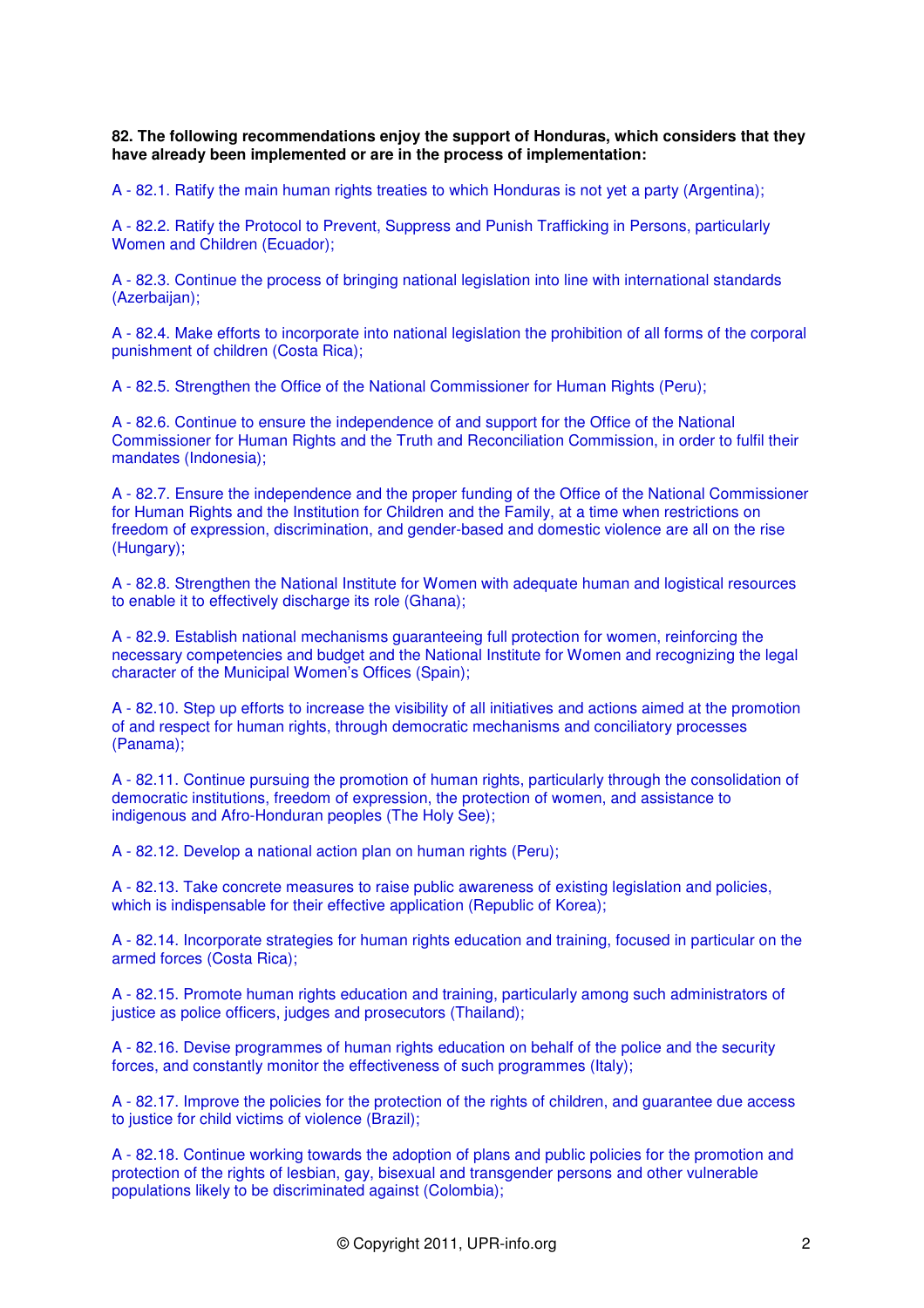A - 82.19. Extend a specific invitation to the United Nations Special Rapporteur on the situation of human rights defenders (United Kingdom);

A - 82.20. Consider including, in the request to establish a country office of OHCHR, a request for technical assistance and cooperation with a view to the development of a comprehensive strategy, with the participation of civil society, to ensure respect for and the defence of human rights (Panama);

A - 82.21. Adopt all necessary measures to eliminate all forms of discrimination, including indirect discrimination against women; guarantee comprehensive attention to victims of gender-based violence, sexual violence, trafficking in persons and sexual exploitation (Ecuador);

A - 82.22. Take the necessary measures to guarantee the fundamental rights of Honduran citizens, particularly regarding the right to life, stepping up efforts to ensure food security and improving the general security for people (Switzerland);

A - 82.23. Promptly, thoroughly and impartially investigate all cases of death in custody and provide adequate compensation to the families of victims, as recommended by the Committee against Torture (Austria);

A - 82.24. Take concrete actions to implement recommendations made by the Committee against Torture in 2009, by the Committee on the Rights of the Child in 2007 and by the Human Rights Committee in 2006 concerning the violent killing of juveniles, emphasizing in particular effective investigations, so as to arrest and punish all material and intellectual perpetrators of such killings, as well as raise awareness about the mistreatment of children (Uruguay);

A - 82.25. Adopt measures as a matter of urgency to put an end to arbitrary detention, torture and illegal centres of detention; ensure due oversight regarding the legality of detentions; and ensure the effectiveness of judicial remedies against such practices (Argentina);

A - 82.26. Establish a mechanism for monitoring the legality of arrests and detentions (Haiti);

A - 82.27. Implement sustainable public policies to prevent torture and prosecute and punish perpetrators; train and sensitize the armed forces and the police; define the crime of torture in domestic legislation (Argentina);

A - 82.28. Take the necessary measures to prevent high numbers of disappearances and extrajudicial killings related to police actions, in particular with regard to children (Hungary);

A - 82.29. Take prompt and effective steps to protect human rights defenders from violent attacks (Austria);

A - 82.30. Take the necessary steps to ensure the protection of human rights defenders, including by implementing precautionary measures requested by international human rights bodies (Canada);

A - 82.31. Adopt measures to end threats against and harassment of human rights defenders, journalists and judges, in accordance with the 1998 General Assembly declaration on human rights defenders, such as the establishment of a mechanism to effectively implement the precautionary measures requested by the Inter-American Commission on Human Rights (Ireland);

A - 82.32. Increase efforts to protect journalists (Germany);

A - 82.33. Take the necessary measures to improve the security of journalists and human rights defenders, and carry out independent and credible investigations into the murders of seven journalists and threats against several others that occurred in 2010, and bring to justice the perpetrators of those condemnable acts (France);

A - 82.34. Ensure that independent, impartial and effective investigations into the unlawful use of force against women are carried out by Honduran law enforcement officials (Ireland);

A - 82.35. Carry out independent, impartial and effective investigations into the unlawful use of force against lesbian, gay, bisexual and transgender activists by Honduran law enforcement officials (Ireland);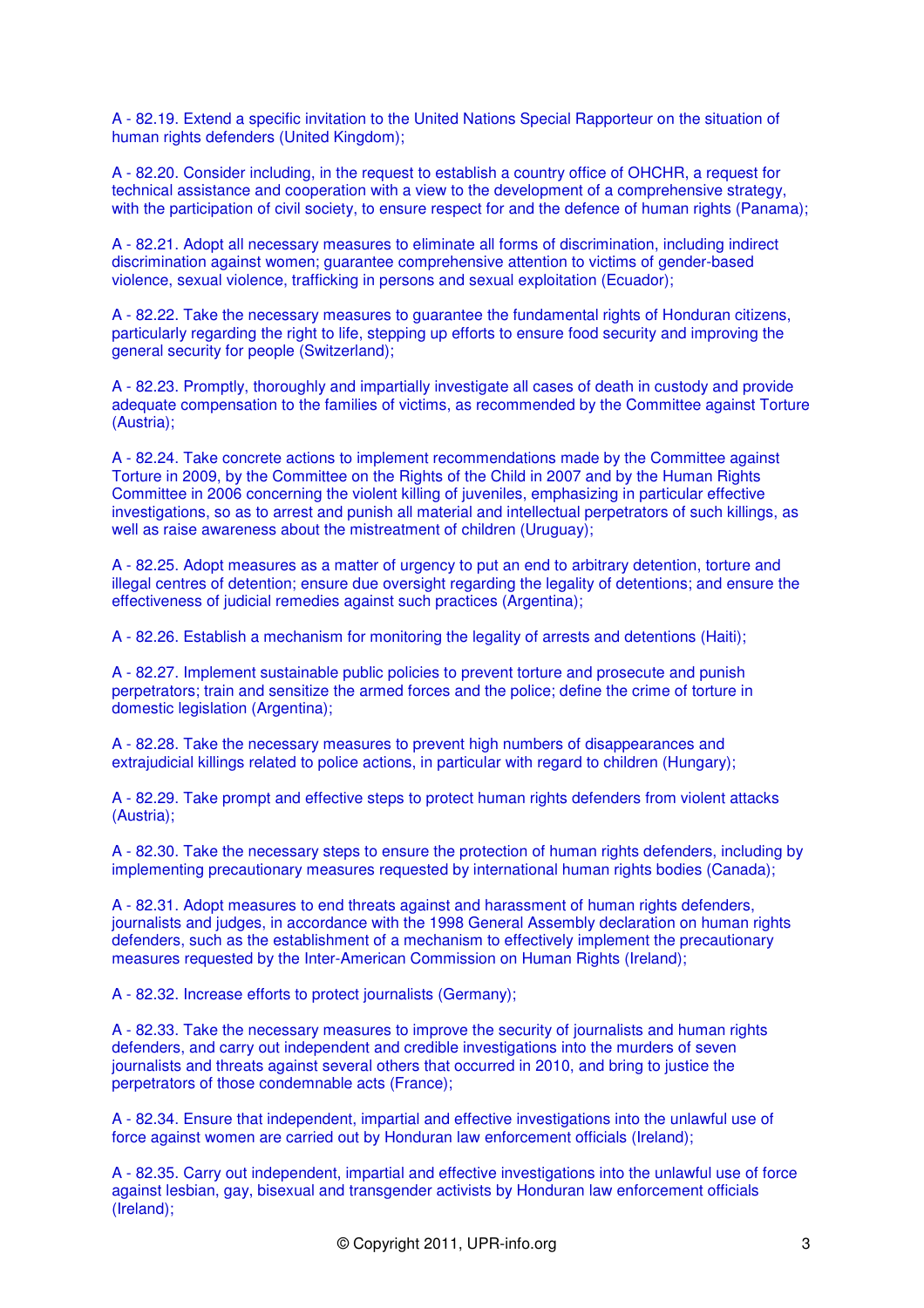A - 82.36. Take concrete steps to ensure prompt, adequate, and transparent investigation of killings, intimidations and other abuses of persons from the lesbian, gay, bisexual and transgender community (United States);

A - 82.37. Take immediate steps to address the problems with the application of the current legislation and policies, including a lack of public funding, so as to protect the right to life, bodily integrity, liberty and security of all women (Ireland);

A - 82.38. Intensify actions and adopt broad measures to combat violence against women, children, young people and lesbian, gay, bisexual and transgender persons (Brazil);

A - 82.39. Adopt effective measures to prevent gender-based violence and provide protection and assistance to victims; harmonize domestic legislation with international instruments on human trafficking (Argentina);

A - 82.40. Step up efforts to eradicate child abuse and domestic violence through the effective implementation of national strategies (Indonesia);

A - 82.41. Continue to put forward effective measures to eliminate violence against women (Azerbaijan);

A - 82.42. Take practical measures to combat sexist, domestic and sexual violence (Haiti);

A - 82.43. Put in place protection measures to prevent, combat and punish perpetrators of violence against women and children, and conduct a campaign to raise awareness on violence against women (Canada);

A - 82.44. Further implement policies to eliminate violence against women and children (Thailand);

A - 82.45. Take new actions to put an end to violence against women and to combat trafficking in human beings (France);

A - 82.46. Continue and enhance existing measures to protect women and children from violence, such as the training of Honduran police and the development of the dedicated Gender Unit within the police system (Japan);

A - 82.47. Fight against women trafficking and enhance, in this regard, regional cooperation (Italy);

A - 82.48. Strengthen support for victims of human trafficking (Japan);

A - 82.49. Take necessary steps to fight human trafficking (Azerbaijan);

A - 82.50. Allocate more resources to fight trafficking in human beings and support victims of trafficking and sexual exploitation (Germany);

A - 82.51. Devote particular attention to fighting the worst forms of child labour and child trafficking, including that for the purpose of commercial sexual exploitation (Uruguay);

A - 82.52. Strengthen efforts to eradicate child abuse, child labour and the sexual exploitation of children (Azerbaijan);

A - 82.53. Take effective measures to improve conditions of detention, in particular to reduce overcrowding and violent crime in prisons, as well as to improve prisoners' access to educational and health services (Austria);

A - 82.54. Continue measures to strengthen the independence of the judiciary (Azerbaijan);

A - 82.55. Make all efforts to ensure the independence of the judiciary (Ghana);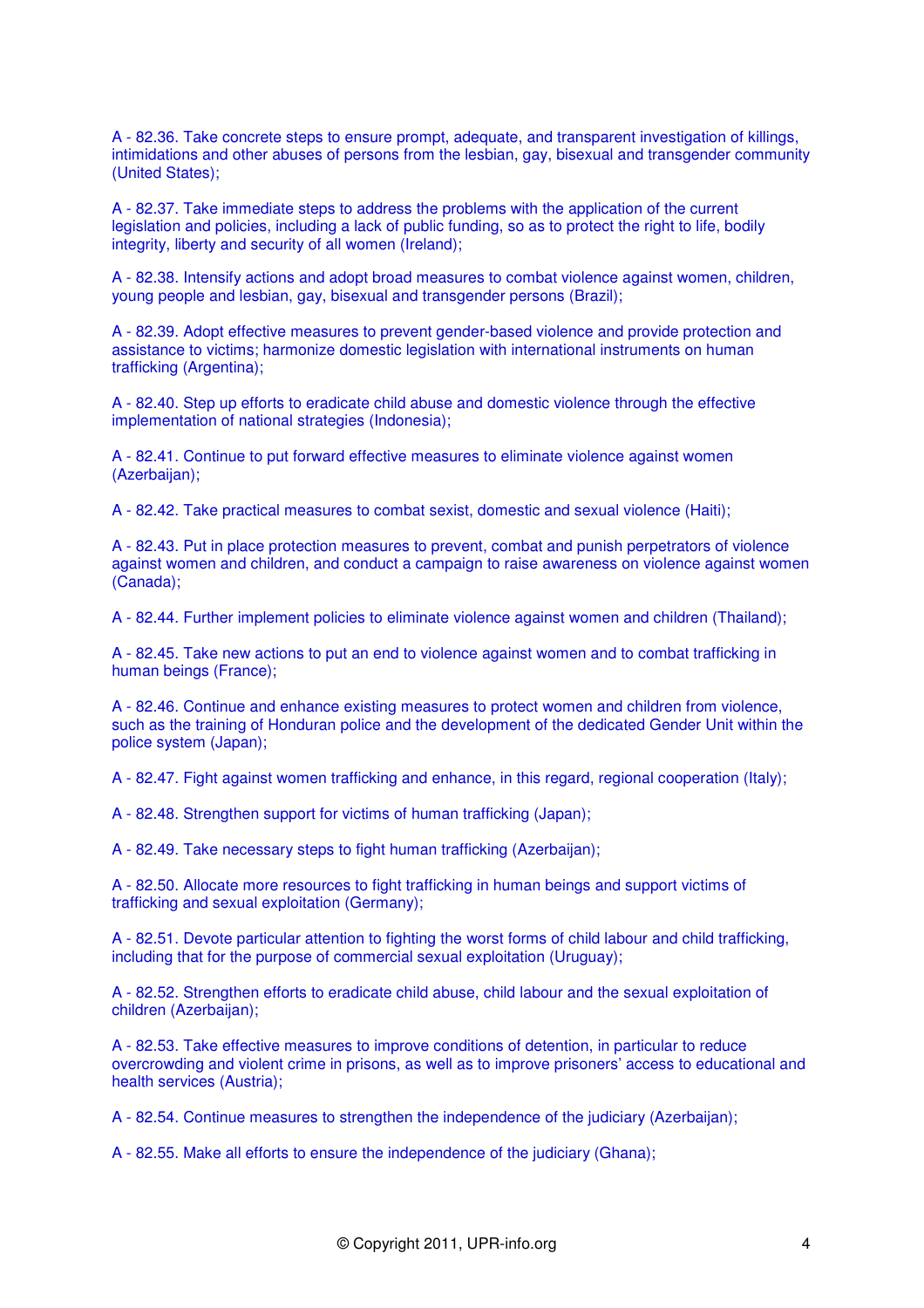A - 82.56. Undertake all necessary measures to ensure the independence of the judiciary, including by putting an end to any intimidation or unjustified disciplinary procedures against judges perceived as critical of the coup ( Slovenia);

A - 82.57. Strengthen the administration of justice according to international standards, which may contribute to reducing the growing number of cases of impunity (Hungary);

A - 82.58. Guarantee effective compliance with the precautionary measures of the Inter-American Commission on Human Rights (Brazil);

A - 82.59. In line with the concerns expressed by the Committee against Torture and the Human Rights Committee, establish an independent body to safeguard the independence of the judiciary and supervise the appointment, promotion and regulation of the profession (United Kingdom);

A - 82.60. Take concrete actions to consolidate democracy; continue institutional, infrastructural and constitutional reforms to enhance the administration of justice and the rule of law (Nigeria);

A - 82.61. Consider establishing an independent body to safeguard the independence of the judiciary (Poland);

A - 82.62. Establish an independent body to safeguard the independence of the judiciary and to supervise the appointment, promotion and regulation of members of the profession (Slovakia);

A - 82.63. Take the necessary measures to ensure that the justice system effectively combats impunity, and analyse the feasibility of establishing an international commission against impunity on the model of the International Commission against Impunity in Guatemala (Switzerland);

A - 82.64. Strengthen the Office of the Special Prosecutor for Human Rights, and ensure that the Special Prosecutor receives proper protection against violence and threats thereof (Netherlands);

A - 82.65. Carry out impartial and independent investigations to combat impunity in cases of alleged violations of human rights, and inform the international community about those investigations (Costa Rica);

A - 82.66. Investigate, prosecute and punish those responsible for the harassment of members of the judiciary, and provide adequate redress for victims (Argentina);

A - 82.67. Provide sufficient financial and human resources to the new Ministry for Justice and Human Rights and to the Office of the Special Prosecutor for Human Rights, so that they can perform their function of preventing and effectively investigating cases of human rights violations, particularly those committed against journalists and human rights defenders (Mexico);

A - 82.68. Provide adequate resources as well as professional and human rights training to the judiciary and the police forces (Austria);

A - 82.69. Strengthen the legal and judicial system in order to ensure that perpetrators of human trafficking, among others, are brought to justice (Thailand);

A - 82.70. Approve the law on judicial career and ensure that it establishes an independent body to guarantee the independence of the judiciary and supervise the appointment, promotion and regulation of members of the profession (Spain);

A - 82.71 Take prompt and effective steps to hold to account perpetrators of corruption, extortion, torture and other forms of violence in the ranks of the judiciary and the police and security forces (Austria);

A - 82.72. Carry out investigations into the recent dismissal of three judges and one magistrate so that, if it is appropriate, they are reinstated, and adopt measures to ensure the immovability of members of the judiciary (Mexico);

A - 82.73. Strengthen State and Government mechanisms to better investigate and sanction those responsible for violations of human rights (Canada);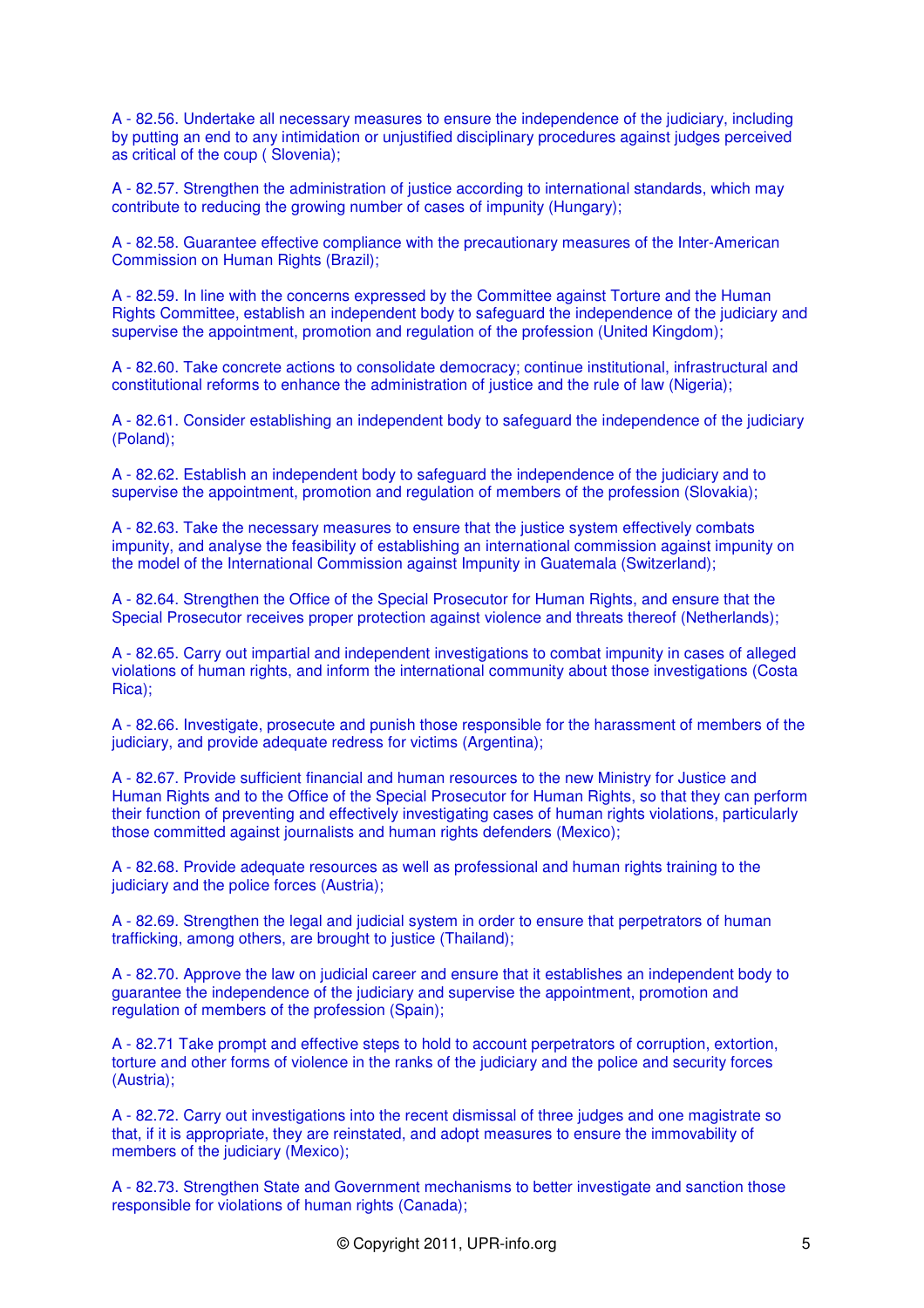A - 82.74. Consider the possibility of applying sentences alternative to imprisonment, particularly for juveniles and adolescents in conflict with the law (Mexico);

A - 82.75. Bring the juvenile justice system fully into line with the Convention on the Rights of the Child (Poland);

A - 82.76. Continue bolstering the investigative and prosecutorial resources in order to conduct prompt, transparent, credible and effective investigations of the killing of journalists since March 2010, and effectively prosecute those responsible for these crimes (United States);

A - 82.77. Continue to investigate cases of violence against journalists and to effectively prosecute those responsible for such acts (Italy);

A - 82.78. Continue investigations into the murders of journalists, human rights activists, and opposition and Government figures (Australia);

A - 82.79. Intensify efforts to investigate and prosecute those responsible for the recently reported crimes committed against journalists (Netherlands);

A - 82.80. Improve its investigative capacity to solve the cases of murdered women, journalists and human rights defenders, and bring to justice those responsible (Canada);

A - 82.81. Approve, as soon as possible, the law on comprehensive compensation for victims of human rights violations (Peru);

A - 82.82. Adopt measures to ensure that the Truth Commission enjoys absolute legitimacy and transparency in the election of its members, full independence to efficiently carry out its mandate, and clarity with respect to the scope of its mandate, so that it meets it objective, which is to know the truth regarding the serious human rights violations committed (Argentina);

A - 82.83. Bring to justice people who have being identified by the Truth Commission as having committed human rights violations (Peru);

A - 82.84. Investigate and bring to justice those responsible for reported abuses in the aftermath of violations of constitutional order that occurred on 28 June 2009 (Sweden);

A - 82.85. Take relevant steps in order to conduct immediate, independent, transparent and thorough investigations of human rights violations committed during and after the events of June 2009, and initiate further legal proceedings against those found responsible for such crimes (Czech Republic);

A - 82.86. Fully investigate regarding all reports about violations of human rights in the context of last year's political turmoil (Germany);

A - 82.87. Investigate and punish the violations of human rights committed in the aftermath of the coup d'état of 28 June 2009 (Ecuador);

A - 82.88. Ensure that independent, transparent, appropriate and effective investigations are carried out regarding the allegations and reports of human rights violations since June 2009 and, depending on the results thereof, bring to justice the perpetrators of those acts in processes that could be defined as fair trials according to international standards (Spain);

A - 82.89. In compliance with its international obligations, duly carry out, without delay, in an independent manner and respecting fair trial guarantees, investigations into the human rights violations; prosecute perpetrators; and compensate victims, in order to end impunity for crimes committed as a result of the coup d'état (Argentina);

A - 82.90. Investigate and sanction effectively all reported cases of human rights violations committed during and after the political crisis, and ensure that persons belonging to the armed forces and the police are not excluded from these investigations (Netherlands);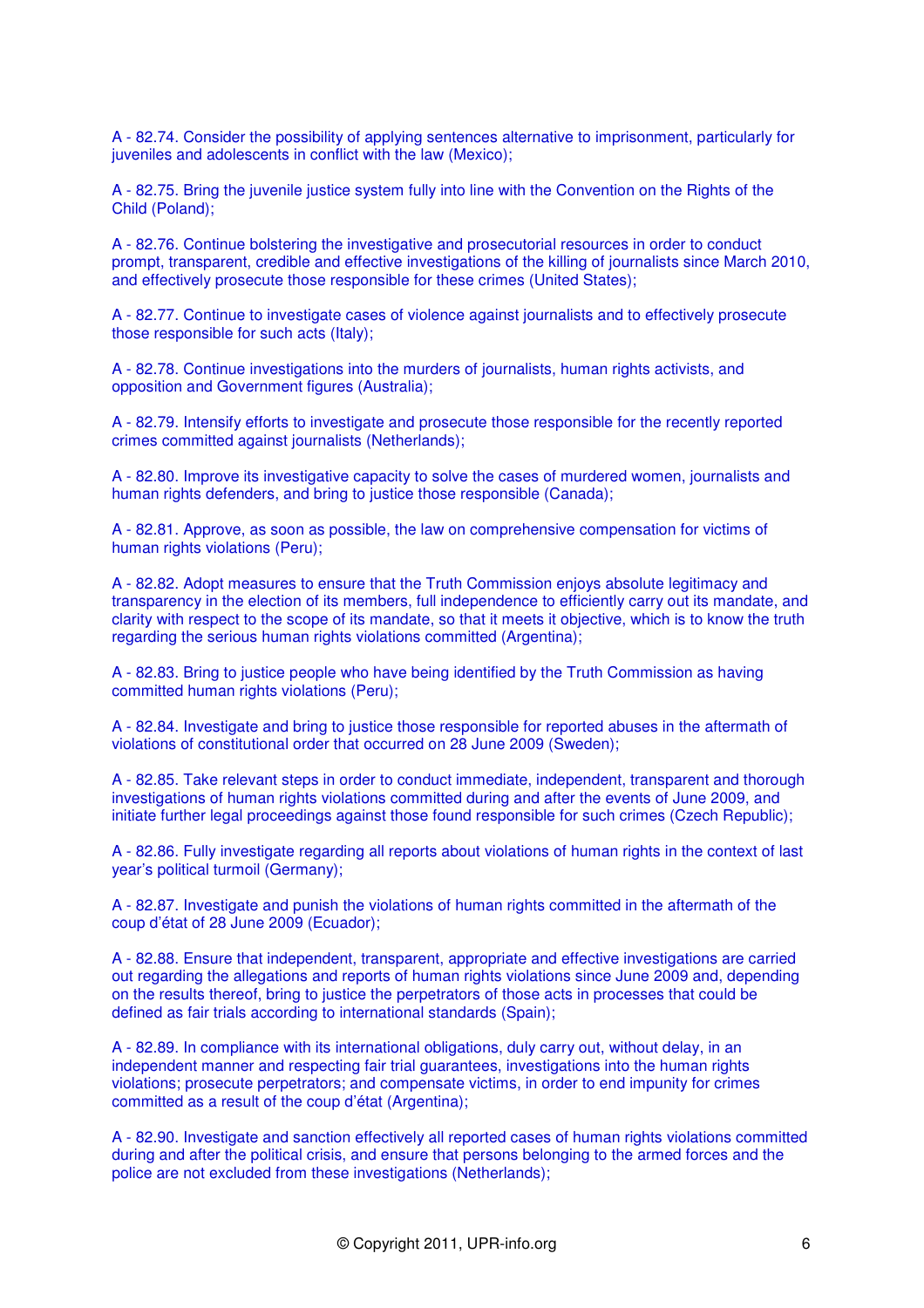A - 82.91. Continue to protect, through legal and administrative acts, freedom of expression and freedom of the press, as well as access to information (Chile);

A - 82.92. Fully implement the law on transparency and access to public information (Peru);

A - 84.93. Take all necessary measures to protect freedom of expression, including by ensuring that journalists and members of the political opposition are able to express their views without fear of intimidation, and by investigating and bringing to justice those responsible for violence directed at journalists (Sweden);

A - 82.94. Carry out an active prevention policy against violence and acts of intimidation against media and members of the political opposition, and give the established mechanisms the necessary resources and means to accomplish their mandate in the field of human rights protection (Switzerland);

A - 82.95. Adopt effective measures to guarantee the right to life and the physical integrity of Honduran journalists, as well as the exercise of freedom of expression; adopt all possible measures to carry out investigations in order to end impunity for the killing of journalists (Argentina);

A - 82.96. Adopt urgent measures to address the increasing vulnerability of journalists working in the country, including at the legal level (see crimes of press) and by protecting them from suppression and impunity (Uruguay);

A - 82.97. Ensure freedom of expression, in conformity with obligations under the International Covenant on Civil and Political Rights, in particular in relation to journalists, human rights activists and members of the opposition (Australia);

A - 82.98. Fully restore the freedom of the media, protecting them from any harassment or intimidation, in accordance with its international obligations (Slovakia):

A - 82.99. Ensure that journalists, opinion makers, members of the opposition and human rights defenders can express their criticisms and opinions freely and peacefully, and put an end to acts of harassment against opponents of the coup d'état and against judges, in view of the separation of powers (Uruguay);

A - 82.100. Guarantee freedom of expression, notably by combating attacks against journalists and ensuring that journalists, opinion makers and members of the political opposition are free to express their views (Czech Republic);

A - 82.101. Continue to make progress in the implementation of the National Plan to Generate Decent Work, with a view to achieving the employment goals by 2015 (Colombia);

A - 82.102. Address the root causes of poverty, unemployment and lack of education, particularly those affecting children and juveniles, which would help to combat violence and organized crime – which, not infrequently, are the consequences of disappointment and the hopeless future of unemployed young people - as well as to prevent migration and the involvement of persons in drug trafficking and human trafficking (Holy See);

A - 82.103. Speed up efforts to reduce poverty and unemployment in the country (Azerbaijan);

A - 82.104. Complete quickly the National Health Plan 2021, which was prepared in 2005 and is currently undergoing reform, to enable the full enjoyment of the highest possible level of health for the citizens of Honduras (Ghana);

A - 82.105. Increase budget allocations for the education and health sectors (Azerbaijan);

A - 82.106. Take urgent action to develop a specific policy to protect the rights of minorities and indigenous peoples and address the key question of racism (Nigeria);

A - 82.107. Ensure that the eligibility criteria for indigenous and Afro-Honduran peoples to receive the benefits of the Presidential Programme on Health, Education and Nutrition in a culturally appropriate manner are made fair, non-discriminatory and all-inclusive (Ghana);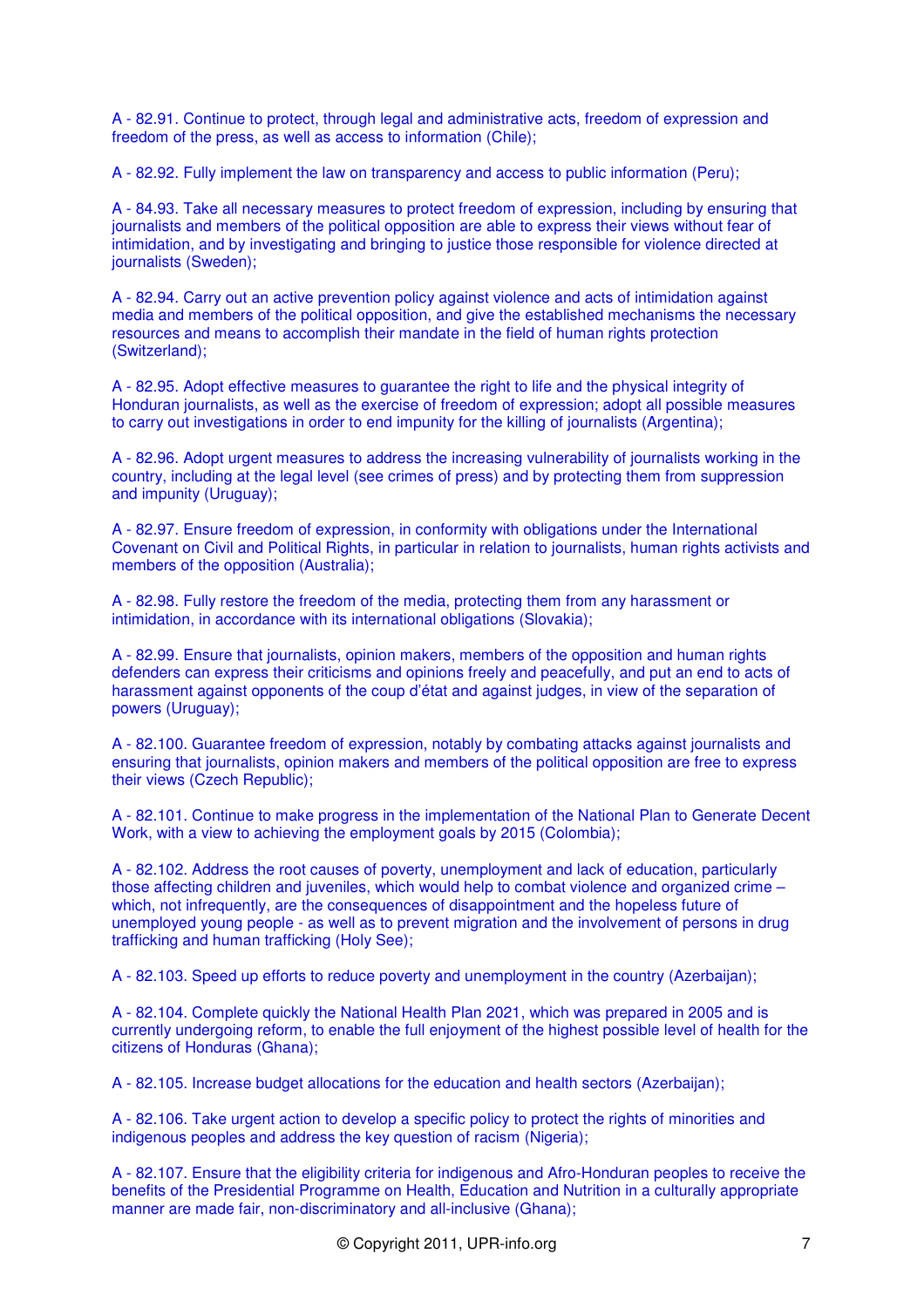A - 82.108. Make efforts to take into account the need to integrate indigenous and Afro-Honduran peoples into the labour market (Angola);

A - 82.109. Develop specialized and differentiated programmes to assist migrant children returned or deported to Honduras, with an approach of restoring their rights while ensuring their effective reintegration into the family and society (Uruguay);

A - 82.110. Develop specialized programmes to assist with minor and adolescent migrants returned or deported to Honduras, in order to ensure their effective social reintegration (Mexico);

A - 82.111. Follow up to the recommendations formulated by the United Nations High Commissioner for Human Rights in March 2010 aimed at establishing a national plan of action for human rights, and by the Committee against Torture in 2009 with a view to establishing an independent body to investigate allegations of ill treatment and torture (France);

A - 82.112. Continue the implementation of the recommendations contained in the report of the High Commissioner (Brazil).

**83. The following recommendations will be examined by Honduras, which will provide responses in due course, but no later than the 16th session of the Human Rights Council, in March 2011. The response of Honduras to these recommendations will be included in the outcome report adopted by the Council at its 16th session:** 

A - 83.1. Ratify the Optional Protocol to the International Covenant on Economic, Social and Cultural Rights, and the Hague Convention on Protection of Children and Cooperation in respect of Intercountry Adoption (Ecuador);

A - 83.2. Ratify (Ecuador and Spain)/sign and ratify (France)/consider ratifying (Brazil) the Optional Protocol to the Convention on the Elimination of All Forms of Discrimination against Women;

A - 83.3. Ratify the Optional Protocol to the Convention on the Rights of Persons with Disabilities, and sign and ratify the Optional Protocol to the International Covenant on Economic, Social and Cultural Rights (Spain):

A - 83.4. Enact comprehensive anti-discrimination legislation to effectively protect the human rights of persons belonging to indigenous minorities and Afro-Honduran peoples and of lesbian, gay, bisexual and transgender persons, in particular with regard to violence against such persons and their access to the labour market (Austria);

A - 83.5. Repeal all national legal provisions that are incompatible with international norms, such as the legislation that encourages detention on the basis of mere suspicion of having broken the law (Haiti);

P - 83.6. Establish an institution specifically addressing the rights of children;

R - ensure respect for the rights of indigenous children or children living in rural or remote areas; adopt the necessary measures to ensure respect for the rights of girls, boys and adolescents living in the streets or in situations of vulnerability (Ecuador);

A - 83.7. Adopt a comprehensive law on non-discrimination based on international human rights standards, including gender identity and expression, and sexual orientation, which would enhance and specify the protection provided for in article 321 of the Penal Code, and which would create an independent body to promote non-discrimination and equality, and monitor compliance with this law by public and private actors (Ireland);

A - 83.8. Include sexual orientation and gender identity as grounds in antidiscrimination legislation, and provide training to law enforcement and judicial officials to promote respect for the rights of all persons, regardless of their sexual orientation or gender identity (Netherlands);

A - 83.9. Consider new concrete guarantees so that human rights defenders can do their work (Chile);